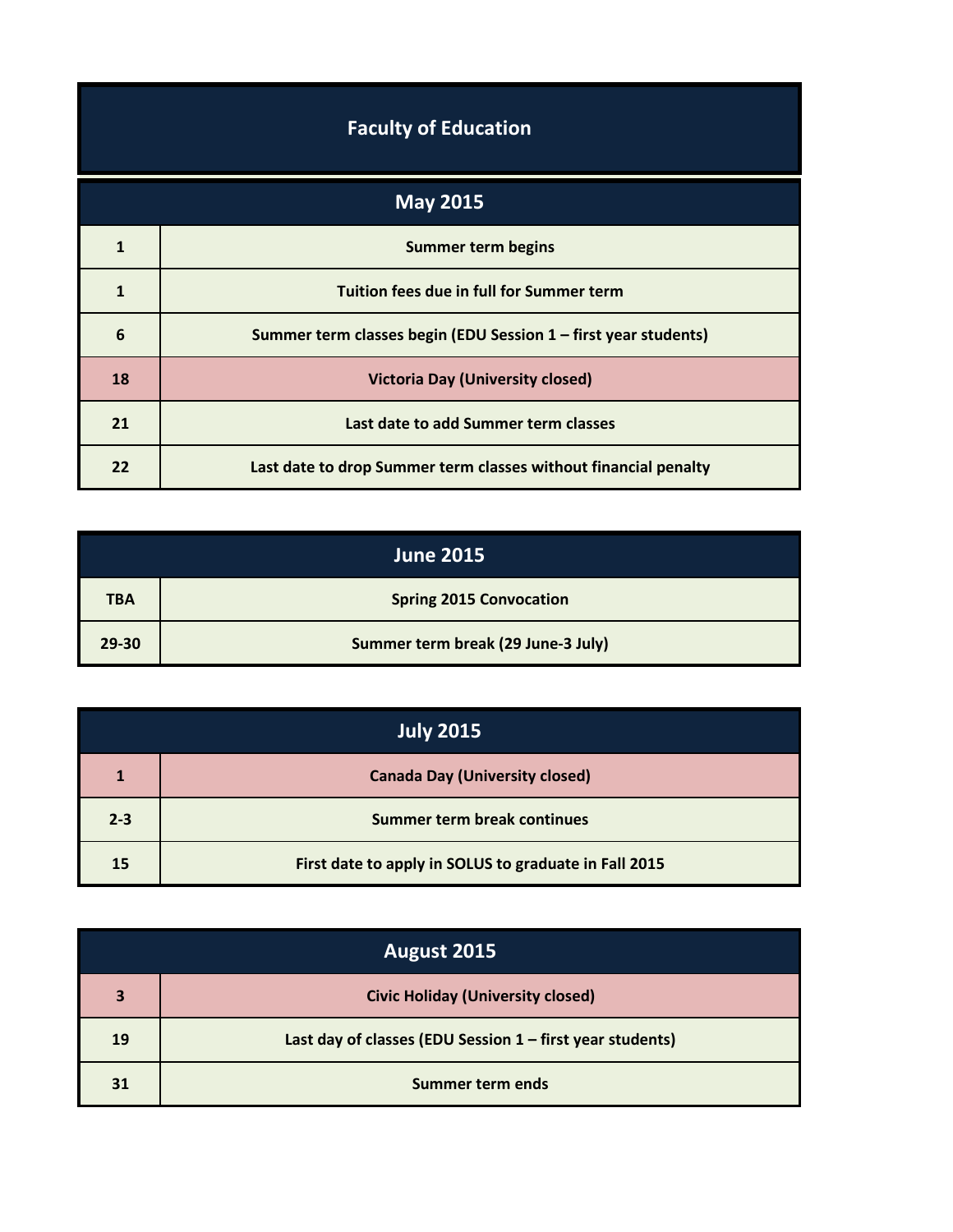| September 2015 |                                                                                    |
|----------------|------------------------------------------------------------------------------------|
| 1              | <b>Fall term begins</b>                                                            |
| 1              | Tuition fees due in full for Fall term                                             |
| 1              | <b>Fall/Winter Opening Day (Concurrent and Consecutive Programs)</b>               |
| $\overline{2}$ | Fall term classes begin                                                            |
| 7              | <b>Labour Day (University closed)</b>                                              |
| 17             | Last date to add Fall term and Fall-Winter term classes                            |
| 18             | Last date to drop Fall term and Fall-Winter term classes without financial penalty |

| October 2015 |                                                      |
|--------------|------------------------------------------------------|
| 12           | <b>Thanksgiving Day (University closed)</b>          |
| 15           | Last date to apply in SOLUS to graduate in Fall 2015 |
| 16           | <b>University Day (classes not cancelled)</b>        |

| <b>November 2015</b> |                                                             |
|----------------------|-------------------------------------------------------------|
| 6                    | Last date to drop Fall term classes                         |
| 11                   | Remembrance Day (classes cancelled from 10:30 - 11:30 a.m.) |
| $17 - 18$            | <b>Fall 2015 Convocation</b>                                |

| December 2015 |                                                                     |
|---------------|---------------------------------------------------------------------|
| 1             | First date to apply in SOLUS to graduate in Spring 2016 (tentative) |
| 6             | <b>Commemoration Day (examinations will not be held)</b>            |
| 18            | <b>Fall term classes end</b>                                        |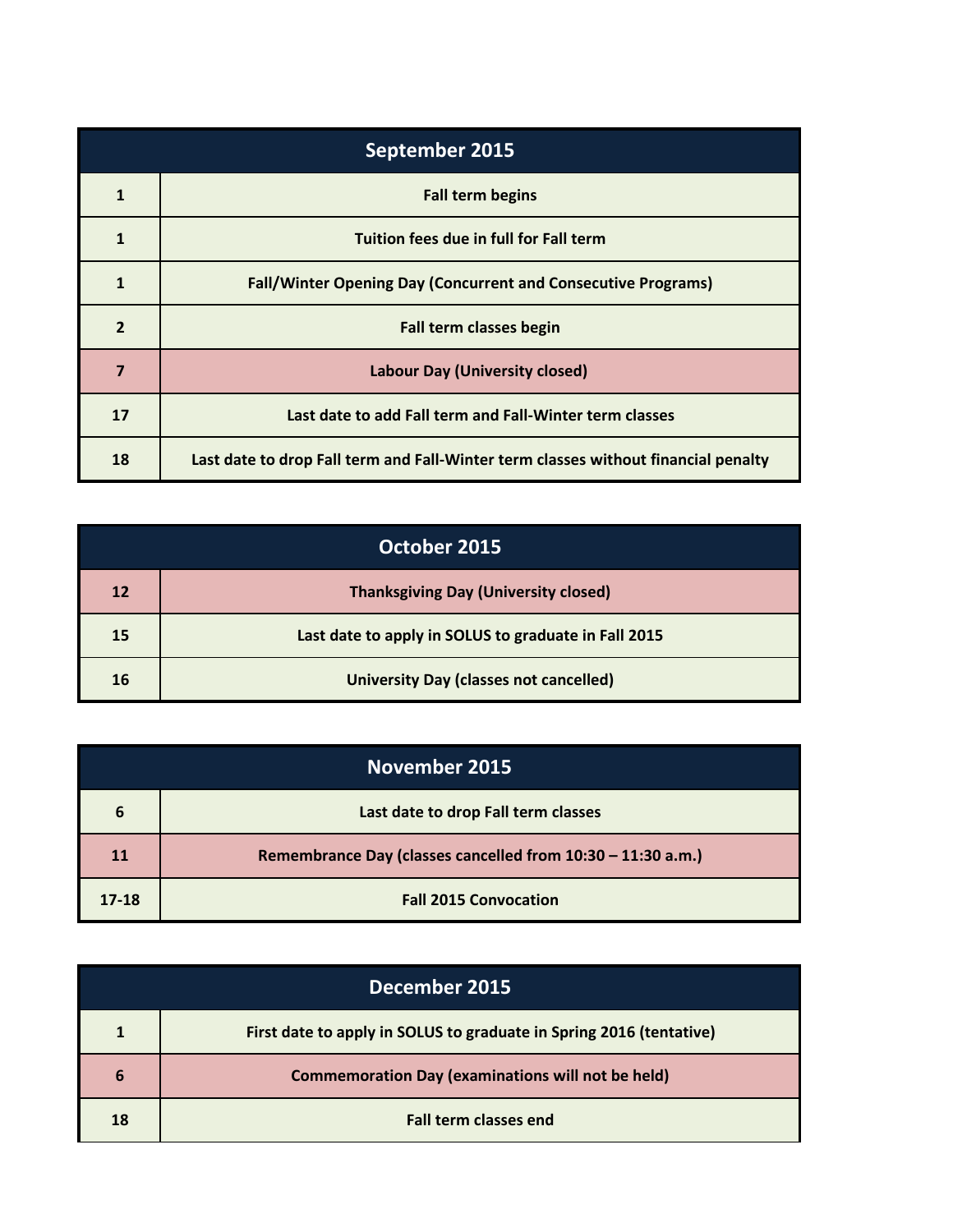| -14  |                       |
|------|-----------------------|
| $-1$ | <b>Fall term ends</b> |
|      |                       |

| January 2016 |                                                                 |
|--------------|-----------------------------------------------------------------|
| 1            | <b>Winter term begins</b>                                       |
| 1            | <b>New Year's Day (University closed)</b>                       |
| 4            | Winter term classes begin                                       |
| 10           | Deadline for payment of winter term tuition and fees.           |
| 14           | Last date to add Winter term classes                            |
| 15           | Last date to drop Winter term classes without financial penalty |

|    | <b>February 2016</b>                                 |
|----|------------------------------------------------------|
| 15 | <b>Family Day (University closed)</b>                |
| 26 | Last date to drop Winter term and multi-term courses |

| <b>March 2016</b> |                                        |  |
|-------------------|----------------------------------------|--|
| 14-18             | <b>March Break</b>                     |  |
| 25                | <b>Good Friday (University closed)</b> |  |

| <b>April 2016</b> |                                                                    |  |
|-------------------|--------------------------------------------------------------------|--|
| 15                | last date to apply in SOLUS to graduate in Spring 2016 (tentative) |  |
| 29                | Winter term classes end                                            |  |
| 30                | Winter term ends                                                   |  |

**May 2016**